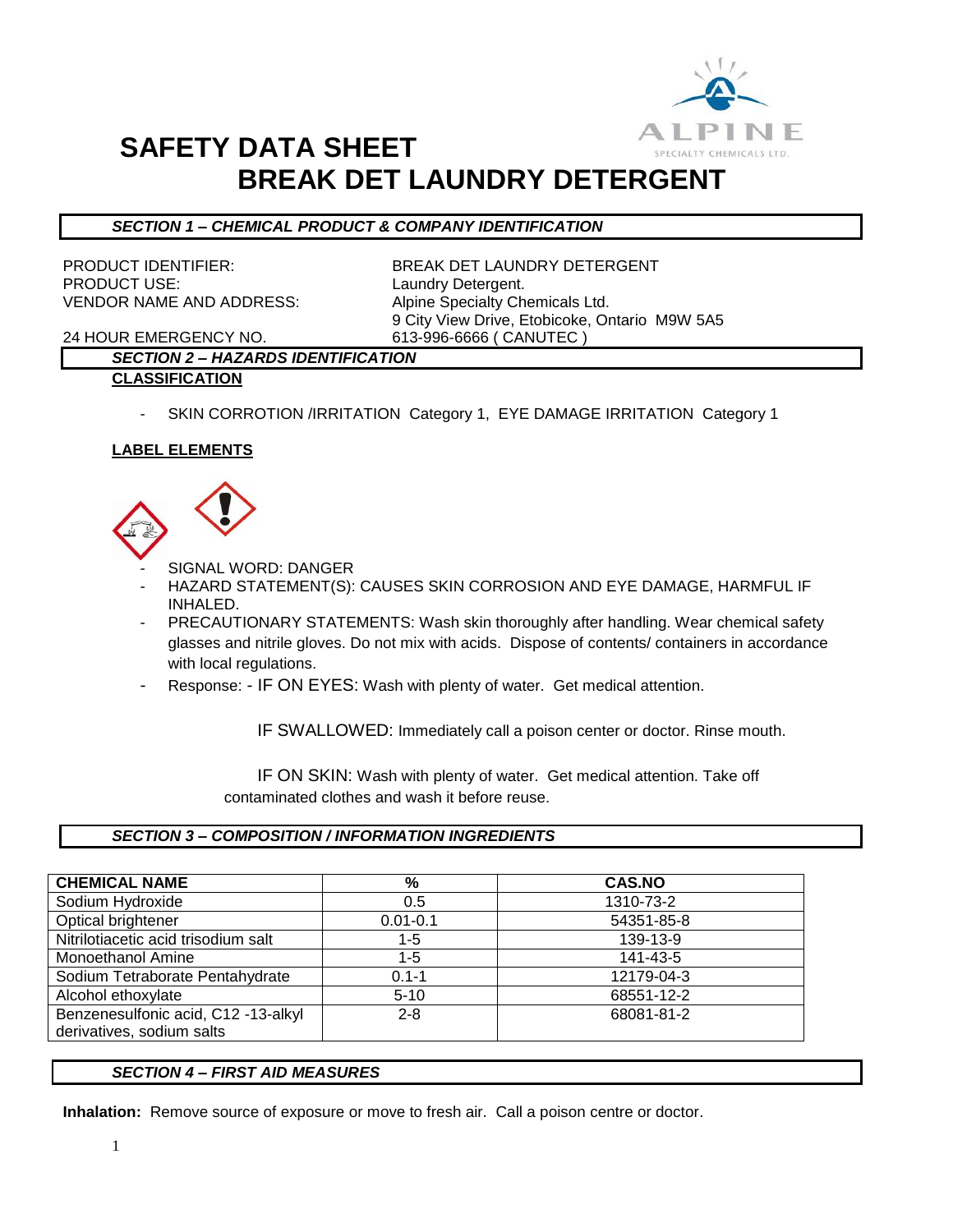## **SAFETY DATA SHEET BREAK DET LAUNDRY DETERGENT**

**Skin Contact**: Take off immediately all contaminated clothing. Rinse skin with water or shower. Get medical attention immediately. Wash clothing before reuse. Clean shoes thoroughly before reuse. **Eye Contact**: Rinse cautiously with water for several minutes. Remove contact lenses, if present and easy to do. Continue rinsing. Continue rinsing. Get medical attention immediately.

**Ingestion**: Call a doctor immediately. Rinse mouth. Do not induce vomiting.

**Note to physician**: Treat symptomatically, no specific antidote. See toxicological information (section 11)

## *SECTION 5 – FIRE FIGHTING MEASURES*

## **Extinguishing Media:**

**Suitable Extinguishing Media:** Use water spray, fog or foam.

**Unsuitable Extinguishing Media:** None known

 **Specific hazards arising from the product:** Not flammable .

**Hazardous thermal decomposition products:** Decomposition products may include the following materials: carbon dioxide and carbon monoxide.

**Advice for fire-fighters:** Not available.

*SECTION 6 – ACCIDENTAL RELEASE MEASURES*

#### **Personal precautions, protective equipment and emergency procedures:**

Wear suitable protective clothing. Wear eye/face protection.

**Environmental precautions:** Avoid contact of large amounts of spilled material and runoff with soil and surface waterways.

**Methods and materials for containment and cleaning up**: Use a water rinse for final clean-up.

#### *SECTION 7 – HANDLING AND STORAGE*

**Precautions for safe handling**: Ventilate adequately, otherwise wear an appropriate breathing apparatus. Avoid contact with eyes, skin or clothing. Wash thoroughly after handling.

**Storage Procedures**: Keep containers closed when not in use. Do not store near acids. Store between the following temperatures: 15 to 40°C.

### *SECTION 8 – EXPOSURE CONTROLS/PERSONAL PROTECTION*

|                                        | <b>ACGIH</b><br>TLV |             | <b>OSHA PEL</b>   |         | AIHA WEEL     |                     |
|----------------------------------------|---------------------|-------------|-------------------|---------|---------------|---------------------|
| <b>CHEMICAL NAME</b>                   | TWA                 | <b>STEL</b> | TWA               | Ceiling | 8 hour TWA    | Short term TWA<br>© |
| Sodium Hydroxide                       | $2 \text{ mg/m}^3$  |             | Not available     |         | Not available |                     |
| Nitrilotiacetic acid<br>trisodium salt | Not available       |             | Not available     |         | Not available |                     |
| Sodium Tetraborate<br>Pentahydrate     | 1 mg/m $3$          |             | $10 \text{ mg/m}$ |         | Not available |                     |
| <b>Monoethanol Amine</b>               | 3 ppm               |             | 3 ppm             |         | Not available |                     |

ACGIH= American Conference of Governmental Industrial Hygienists. TLV = Threshold Limit Value. TWA = Timeweighted Average. STEL = Short-term Exposure Limit OSHA = US Occupational Safety and Health Administration. PEL = Permissible Exposure Limits. AIHA = AIHA Guideline Foundation. WEEL = Workplace Environmental Exposure Limit.

**Appropriate Engineering Control**: Good general ventilation should be sufficient to control worker exposure to airborne contaminants.

### **Individual Protection Measure:**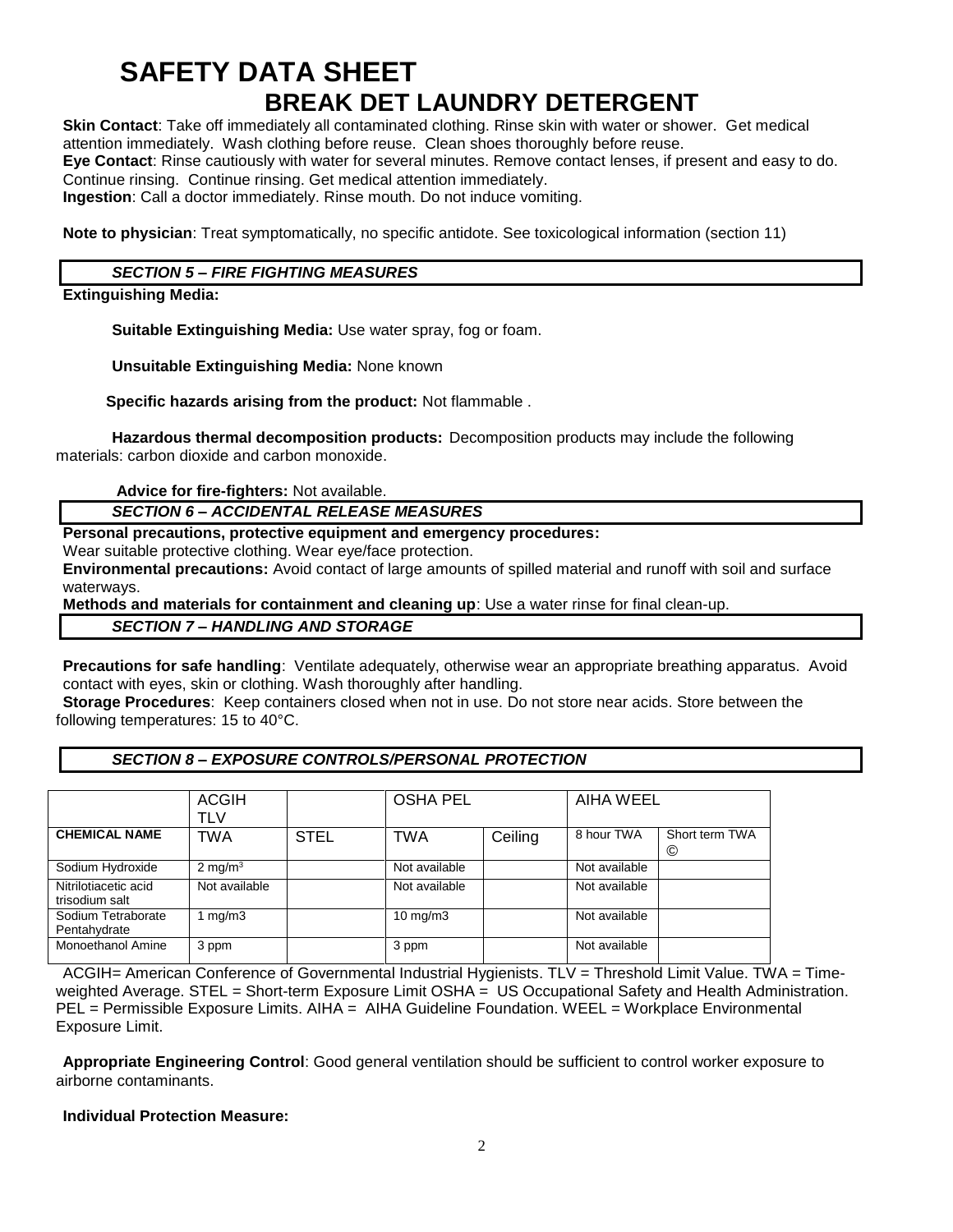# **SAFETY DATA SHEET BREAK DET LAUNDRY DETERGENT**

**Eye/Face Protection:** Do not get into eyes. Wear chemical safety goggles.

**Skin Protection:** Personal protective equipment comprising: nitrile gloves, safety goggles and protective clothing. **Respiratory protection**: Not required

**Inhalation:** No special measures required. Treat symptomatically.

|  |  | SECTION 9 – PHYSICAL AND CHEMICAL PROPERTIES |
|--|--|----------------------------------------------|
|  |  |                                              |

| Appearance:                                                 | Liquid, colourless.             |
|-------------------------------------------------------------|---------------------------------|
| Odour:                                                      | Odourless.                      |
| pH :                                                        | 12 (100 %)                      |
| <b>Melting Point:</b>                                       | Not available                   |
| <b>Boiling point:</b>                                       | > 100 °C                        |
| <b>Flash Point:</b><br>Vapour pressure:                     | Not available<br>Not available  |
| Vapour density:<br><b>Evaporation Rate:</b>                 | Not available<br>Not available  |
| <b>Flammability:</b>                                        | Not available                   |
| <b>Explosive Limit:</b><br>Lower flammable/explosive limit: | Not available<br>Not available  |
| Upper flammable/explosive limit:                            | Not available                   |
| <b>Relative Density:</b>                                    | Approx. = $1.04$ (Water = $1$ ) |
| <b>Viscosity:</b>                                           | Not available                   |
| <b>Solubility in water:</b>                                 | Soluble                         |
| Auto ignition temperature                                   | Not available                   |

**Partition coefficient - n-octanol/water:** Not available

**Decomposition temperature:** Not available

| <b>SECTION 10 – STABILITY AND REACTIVITY</b> |                                                            |
|----------------------------------------------|------------------------------------------------------------|
| STABILITY:                                   | Stable                                                     |
| INCOMPATIBILITY:                             | Acids, some metals. Oxidizing agents.                      |
| HAZARDOUS DECOMPOSITION PRODUCTS:            | None                                                       |
| HAZARDOUS POLYMERIZATION:                    | Will not occur.                                            |
| CONDITIONS TO AVOID:                         | Avoid contact with strong acids, metals, oxidizing agents. |
|                                              |                                                            |

ī

*SECTION 11 – TOXICOLOGICAL INFORMATION*